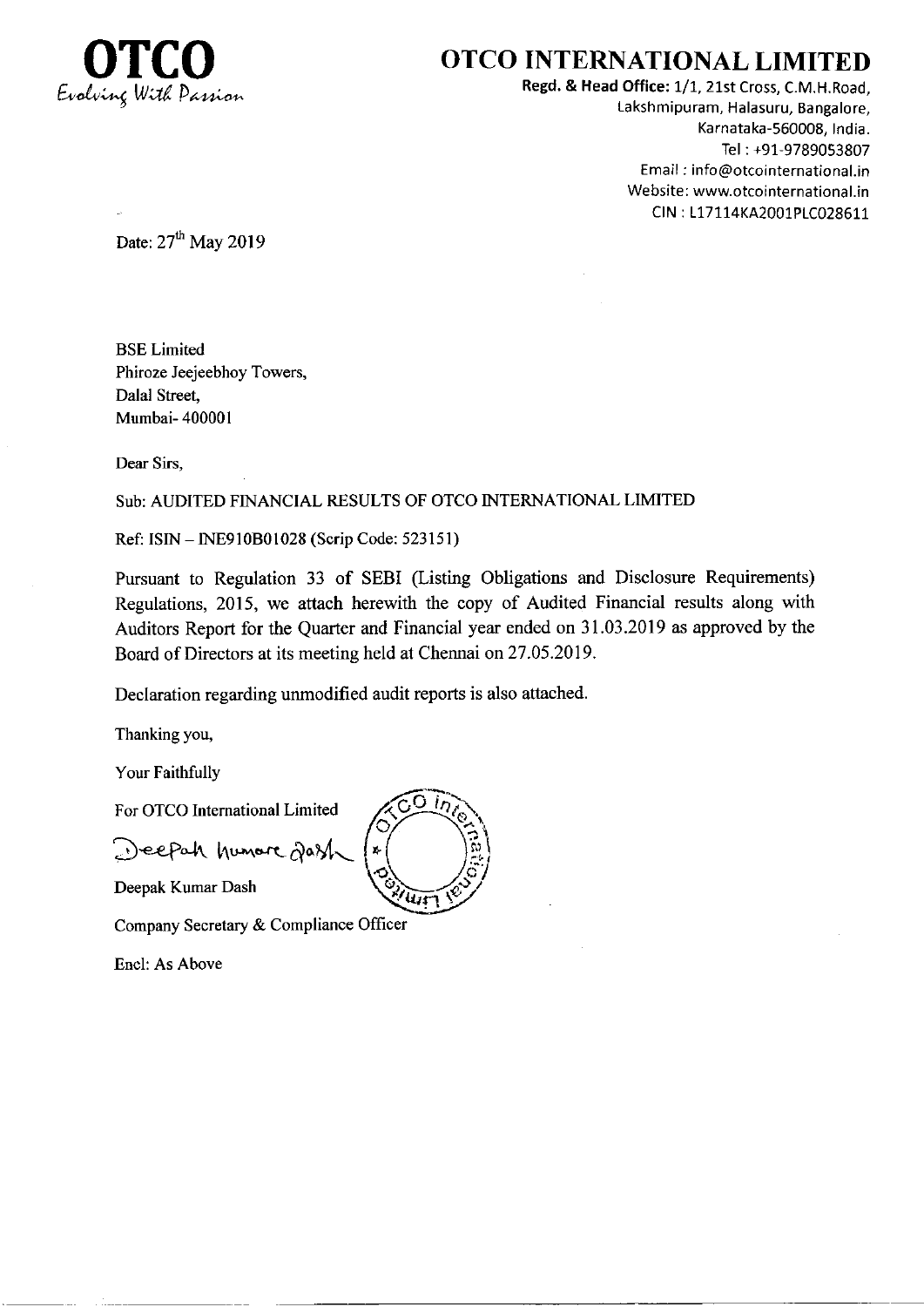Vodopoloni, Chennoi - 600 026. Ph : 4045 9999 Fox : 4045 9995 E-moil : crbsco@gmoil.com

lndependent Auditor's Report on standalone Financial Results, of the company pursuant to the Regulation 33 of the SEBI (Listing Obligations and Disclosure Requirements) Regulations, 2015

#### To the Board of Directors of OTCO lnternational Limited

1. We have audited the accompanying statement of financial results ('the Statement") of OTCO International Limited ('the Company") for the quarter and year ended March 31' 2019, being submitted by the company pursuant to Regulation 33 of the securities and Exchange Board of lndia (Listing obligations and Disclosure Requirements) Regulations, 2015 (the "Listing Regulation, 2015"), as amended. Attention is drawn to the fact but the figures for the quarter ended 31<sup>st</sup> March 2019 and the corresponding quarter ended in the previous year as reported in these standalone financial results are the balancing figures between audited figures in respect of full financial year and unaudited year to date figures upto the end of the 3rd Quarter of the relevant financial year.

This statement, which is the responsibility of the Company's management and approved by the Board of Directors has been compiled from the related Financial statements which have been prepared in accordance with the lndian Accounting standards prescribed under section 133 of the Companies Act, 2013 read with relevant rules issued there under (lnd AS) and other accounting principles generally accepted in lndia and in compliance with regulation 33 of the listing Regulations. our responsibility is to express an opinion on the statement based on our audit of such Ind AS Financial Statements.

2. We conducted our audit in accordance with the auditing standards generally accepted in India. Those standards require that we plan and perform the audit to obtain reasonable assurance about whether the financial results are free of material misstatement(s).

An audit involves performing procedures to obtain audit evidence about the amounts and the disclosures in the Statement. The procedures selected depend on the auditor's judgment, including assessment of the risks of material misstatement of the statement, whether due to fraud or error. ln making those risk assessments, the auditor considers internal control relevant to the company's preparation and fair presentation of the statement in order to design audit procedures that are appropriate in the circumstances. An audit also includes evaluating the appropriateness of the accounting policies used and the reasonableness of the accounting estimates made by the management, as well as evaluating the overall presentation of the Statement.

We believe that the audit evidence obtained by us is sufficient and appropriate to provide <sup>a</sup> basis for our audit opinion

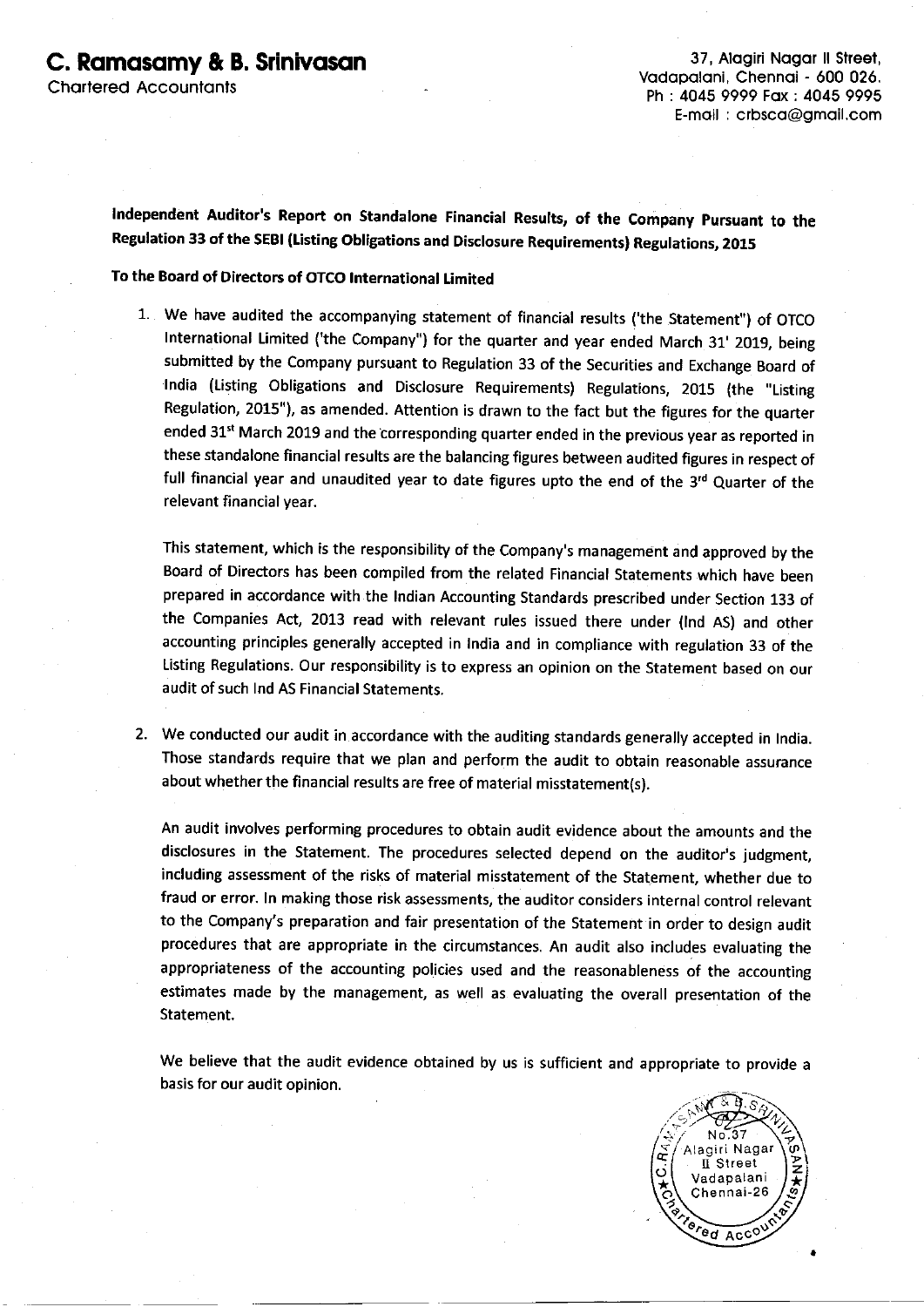### C. Ramasamy & B. Srinivasan 37, Alagiri Nagar II Street,

**Chartered Accountants** 

Vodopoloni, Chennoi - 600 026. Ph : 4045 9999 Fox: 4045 9995 E-moil : crbsco@gmoil.com

3. Based on our audit conducted as above, in our opinion and to the best of our information and according to the explanations given to us, the Statement:

> (i) is presented in accordance with the requirements of Regulation 33 of the SEBI (Listing Obligations and Disclosure Requirements) Regulations, 2015 in this regard as modified by Circular No. Cir/CFD/FAC/62/2016 dated July 5, 2016; and

> (ii) gives a true and fair view in conformity with the aforesaid lndian Accounting Standards and other accounting principles generally accepted in lndia of the net loss and "Other comprehensive income" and other financial information of the Company for the quarter and year ended March 31, 2019.

For C.Ramasamy & B.Srinlvasan Chartered Accountants Firm's Registration number: 029575  $\sqrt{8}$  B.s.

C.Ramasamy  $\overrightarrow{Q}$  adapalani  $\overrightarrow{Z}$ Partner Membership number: 023714

Place: Chennai Date :27.05.2019

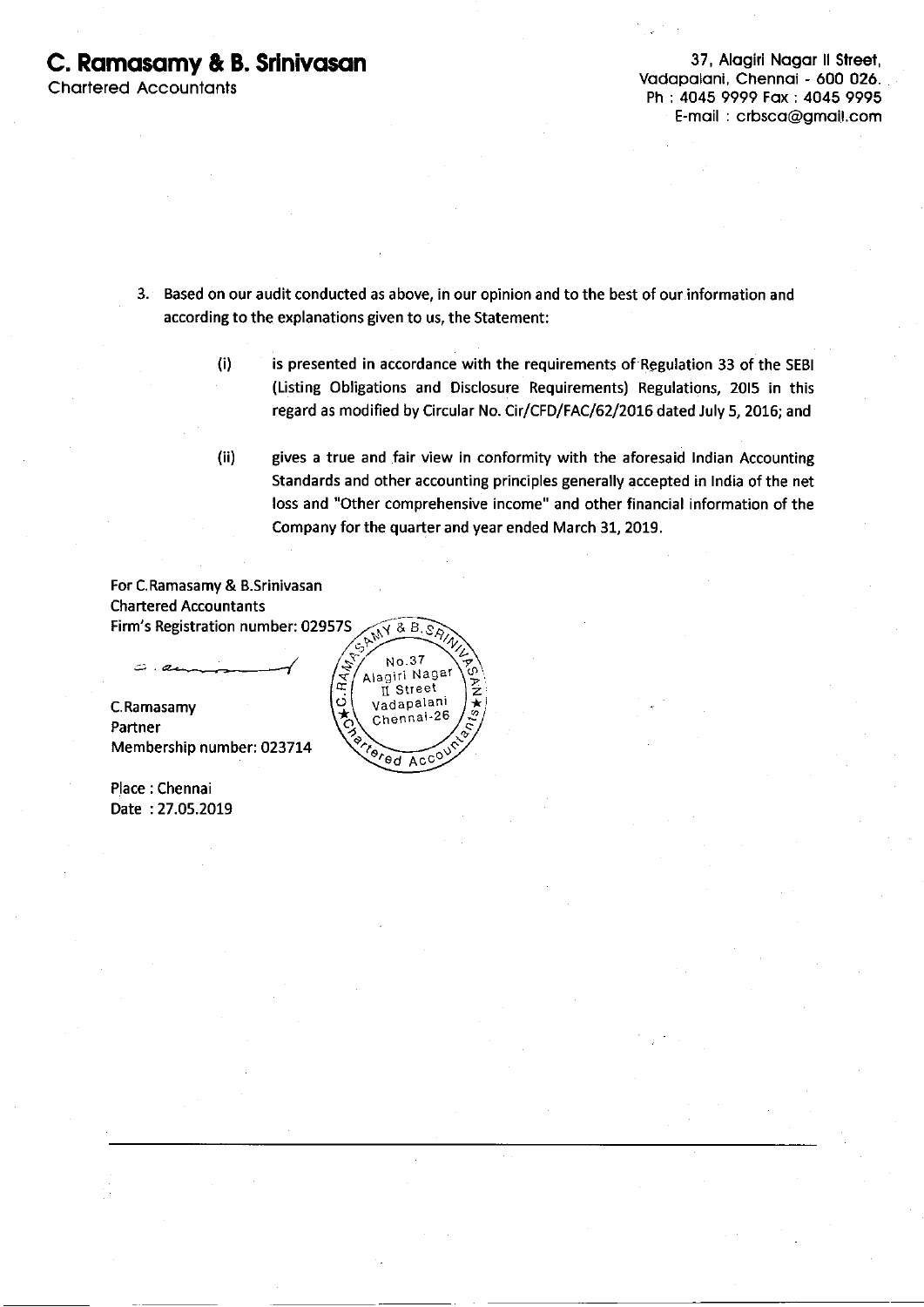| OTCO INTERNATIONAL LIMITED<br>1/1, 215T CROSS. C.M.H ROAD, LAKSHMIPURAM, |                                                                            |                          |  |  |  |
|--------------------------------------------------------------------------|----------------------------------------------------------------------------|--------------------------|--|--|--|
| HALASURU, BANGALORE, KARNATAKA - 560008                                  |                                                                            |                          |  |  |  |
|                                                                          |                                                                            |                          |  |  |  |
|                                                                          | (Amount Rs. In Lacs)<br>STATEMENT OF ASSETS & LIABILITIES AS ON 31.03.2019 |                          |  |  |  |
|                                                                          |                                                                            |                          |  |  |  |
| <b>Particulars</b>                                                       | As on                                                                      | As on                    |  |  |  |
|                                                                          | 31.03.2019                                                                 | 31.03.2018               |  |  |  |
|                                                                          | <b>Audited</b>                                                             | <b>Audited</b>           |  |  |  |
| <b>ASSETS</b>                                                            |                                                                            |                          |  |  |  |
| <b>Non Current Assets</b>                                                |                                                                            |                          |  |  |  |
| (a) Property, Plant and Equipment                                        | 4.31                                                                       | 6.25                     |  |  |  |
| (b) Intangible assets                                                    | 0.01                                                                       | 0.02                     |  |  |  |
| (d) Financial Assets                                                     |                                                                            |                          |  |  |  |
| (i) Investments                                                          | ٠                                                                          | $\overline{\phantom{a}}$ |  |  |  |
| (ii) Other financial Assets                                              | $\overline{\phantom{0}}$                                                   | $\blacksquare$           |  |  |  |
| (e) Deferred tax assets (net)                                            | Ξ.                                                                         | 0.64                     |  |  |  |
| (f) Other non-current assets                                             | $\overline{\phantom{0}}$                                                   | $\blacksquare$           |  |  |  |
| <b>Total Non Current Assets (I)</b>                                      | 4.32                                                                       | 6.91                     |  |  |  |
| <b>Current assets</b>                                                    |                                                                            |                          |  |  |  |
| (a) Inventories                                                          | 510.48                                                                     | 501.18                   |  |  |  |
| (b) Financial Assets                                                     |                                                                            |                          |  |  |  |
| (i) Trade receivables                                                    | $\blacksquare$                                                             | $\overline{\phantom{a}}$ |  |  |  |
| (ii) Cash and cash equivalents                                           | 1.40                                                                       | 1.74                     |  |  |  |
| (iii) Bank balances other than (ii) above<br>(iv) Other financial Assets | 51.10                                                                      | 55.00<br>2.30            |  |  |  |
| (c) Other current assets                                                 | 4.51                                                                       | 72.61                    |  |  |  |
| <b>Total Current Assets (II)</b>                                         | 567.49                                                                     | 632.84                   |  |  |  |
| Total Assets (I+II)                                                      | 571.81                                                                     | 639.75                   |  |  |  |
| <b>EQUITY AND LIABILITIES</b>                                            |                                                                            |                          |  |  |  |
|                                                                          |                                                                            |                          |  |  |  |
| Equity                                                                   | 259.36                                                                     | 259.36                   |  |  |  |
| (a) Equity Share capital<br>(b) Other Equity                             | (77.94)                                                                    | (8.48)                   |  |  |  |
| Total Equity (I)                                                         | 181.42                                                                     | 250.88                   |  |  |  |
| Liabilities                                                              |                                                                            | ÷.                       |  |  |  |
|                                                                          |                                                                            |                          |  |  |  |
| Non Current Liabilities                                                  |                                                                            |                          |  |  |  |
| (a) Financial Liabilities                                                | $\blacksquare$                                                             | -                        |  |  |  |
| (i) Borrowings<br>(b) Provisions                                         | $\overline{\phantom{a}}$                                                   | ۰                        |  |  |  |
| (c) Deferred tax liabilities (Net)                                       |                                                                            |                          |  |  |  |
| <b>Total Non Current Liabilities (II)</b>                                | $\overline{\phantom{a}}$                                                   | $\overline{\phantom{a}}$ |  |  |  |
| <b>Current Liabilities</b>                                               | $\overline{\phantom{a}}$                                                   | $\overline{\phantom{a}}$ |  |  |  |
| (a) Financial Liabilities                                                | $\blacksquare$                                                             | -                        |  |  |  |
| (i) Borrowings                                                           | 215.18                                                                     | 147.01                   |  |  |  |
| (ii) Trade payables                                                      | 147.17                                                                     | 224.86                   |  |  |  |
| (iii) Other financial liabilities                                        |                                                                            |                          |  |  |  |
| (b) Other current liabilities                                            | 28.04                                                                      | 14.74                    |  |  |  |
| (c) Provisions                                                           | $\frac{1}{2}$                                                              | 2.26                     |  |  |  |
| <b>Total Current Liabilities (III)</b>                                   | 390.39                                                                     | 388.87                   |  |  |  |
|                                                                          | 571.81                                                                     | 639.75                   |  |  |  |
| Total Equity and Liabilities (I)+((II)+(III)                             |                                                                            |                          |  |  |  |
| $se^{\mathsf{c}}$                                                        | For OTCO International Ltd                                                 |                          |  |  |  |
| iin);<br>O                                                               |                                                                            |                          |  |  |  |
|                                                                          | BAGYALAKSHMI THIRUMALAI                                                    |                          |  |  |  |
|                                                                          |                                                                            |                          |  |  |  |
| CONEUION<br>Place: Chennai                                               | <b>Whole Time Director</b>                                                 |                          |  |  |  |
| Date: 27.05.2019                                                         | DIN No. 08186335                                                           |                          |  |  |  |

 $\bar{\gamma}$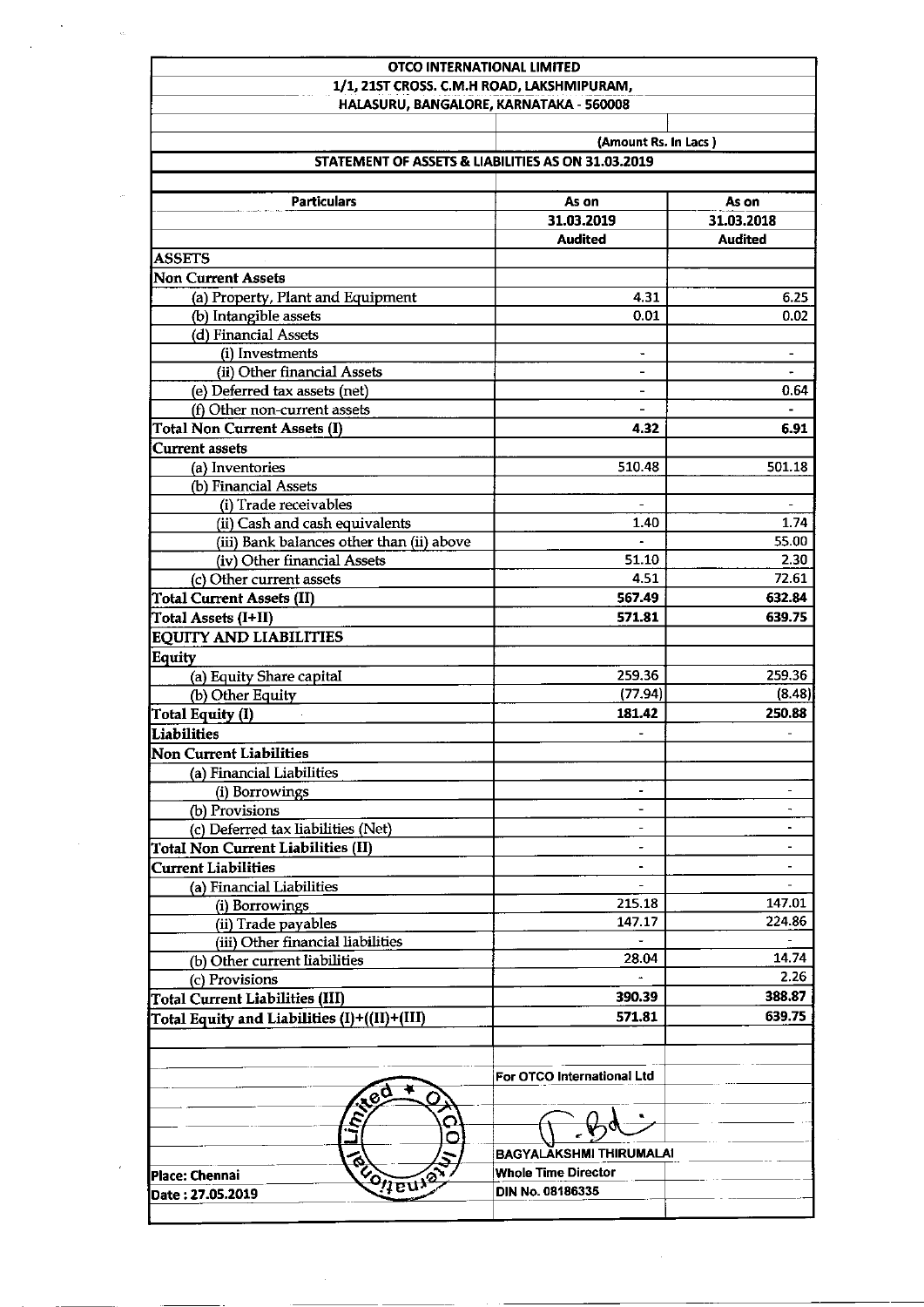### OTCO INTERNATIONAL LIMITED 1/1,21ST CROSS. C.M.H ROAD, LAKSHMIPURAM, HALASURU, BANGALORE, KARNATAKA - 560008 Corporate Identity Number: L17114KA2001PLC028611 STATEMENT OF STANDALONE AUDITED RESULTS FOR THE QUARTER ENDED 31.03.2019

|                                                                      |                | (Amount Rs. In Lacs Except EPS) |                |                |            |
|----------------------------------------------------------------------|----------------|---------------------------------|----------------|----------------|------------|
| <b>Particulars</b>                                                   | Quarter        | Quarter                         | Quarter        | Year ended     | Year ended |
|                                                                      | ended          | ended                           | ended          | 31.03.2019     | 31.03.2018 |
| Ŵ                                                                    | 31.03.2019     | 31.03.2018                      | 31,12,2018     |                |            |
|                                                                      | <b>Audited</b> | Audited                         | Unaudited      | <b>Audited</b> | Audited    |
| 1) Revenue From Operations                                           |                |                                 |                | 25.33          | 2.653.92   |
| 2) Other Income                                                      | 5.68           | 2.24                            |                | 23.47          | 6.11       |
| 3) Total Revenue                                                     | 5.68           | 2.24                            | $\overline{a}$ | 48.80          | 2,660.03   |
| 4) Expenditure                                                       |                |                                 |                |                |            |
| a. Cost of Materials Consumed                                        |                |                                 |                |                |            |
| b. Purchase of Stock in Trade & Related Expenses                     | 0.02           | 15.80                           | 0.60           | 26.38          | 2,918.63   |
| c. Service Expenses                                                  |                |                                 |                |                |            |
| d. Change in Inventories of Finished Goods, WIP & Stock in Trade     |                |                                 |                | (9.29)         | (501.18)   |
| e. Employee Benefit Expense                                          | 7.28           | 15.96                           | 12.82          | 43.98          | 31.21      |
| f. Finance Costs                                                     | 4.87           | 3.12                            | 5.20           | 18.83          | 3.13       |
| d. Depreciation & Amortisation Expenses                              | 0.34           | (0.05)                          | 0.31           | 1.95           | 2.54       |
| h. Other Expenses                                                    | 8.82           | (0.99)                          | 9.40           | 35.78          | 29.68      |
| <b>Total Expenses</b>                                                | 21.33          | 33.84                           | 28.33          | 117.63         | 2,484.01   |
| 5) Profit/(Loss) before exceptional Items and Tax (3-4)              | (15.65)        | (31.60)                         | (28.33)        | (68.83)        | 176.02     |
| 6) Exceptional Items                                                 |                |                                 |                |                |            |
| 7) Profit/(Loss) Before Tax                                          | (15.65)        | (31.60)                         | (28.33)        | (68.83)        | 176.02     |
| 8) Tax expense                                                       |                |                                 |                |                |            |
| <b>Current Tax</b>                                                   | (0.02)         | (31.15)                         |                | (0.02)         | 35.85      |
| <b>MAT Credit Entitlement</b>                                        |                |                                 |                |                |            |
| <b>Deferred Tax</b>                                                  | 0.64           | (0.41)                          |                | 0.64           | (0.41)     |
| 9) Net Profit/(Loss) after Tax (7-8)                                 | (16.27)        | (0.04)                          | (28.33)        | (69.45)        | 140.58     |
| 10) Other Comprehensive Income (Net of Tax)                          |                |                                 |                |                |            |
| Items that will not be reclassified to profit or Loss                |                |                                 |                |                |            |
| <b>Remeasurement of Equity Instruments</b>                           |                |                                 |                |                |            |
| 11) Total Comprehensive Income for the Period(9+10)                  | (16.27)        | (0.04)                          | (28.33)        | (69.45)        | 140.58     |
| 12). Paid-up equity share capital (Face value Rs.2 per Share)        | 259.36         | 259.36                          | 259.36         | 259.36         |            |
| 31.03.2018 Paid-up equity share capital (Face value Rs.10 per Share) |                |                                 |                |                | 259.36     |
| 13) Other Equity                                                     |                |                                 |                |                |            |
| 14) Earnings Per Share (EPS)                                         |                |                                 |                |                |            |
| a) Basic and dilluted                                                | (0.13)         | (0.00)                          | (0.22)         | (0.54)         | 5.42       |
|                                                                      |                |                                 |                |                |            |

Note :

- l. The above audited results have been reviewed by the Audit Committee and approved by the Board of Directors at their meeting held on 27.O5.2OL9
- 2. Figures of the previous quarter have been regrouped and reclassified to conflrm to the classification of current period. wherever necessary
- 3. The EPS Figures have been modified consequent to splitting of face value from Rs.10/- to Rs. 2/- each



For Otco International Limited

BAGYALAKSHMI THIRUMALAI

Whole Time Director DIN No. 08186335